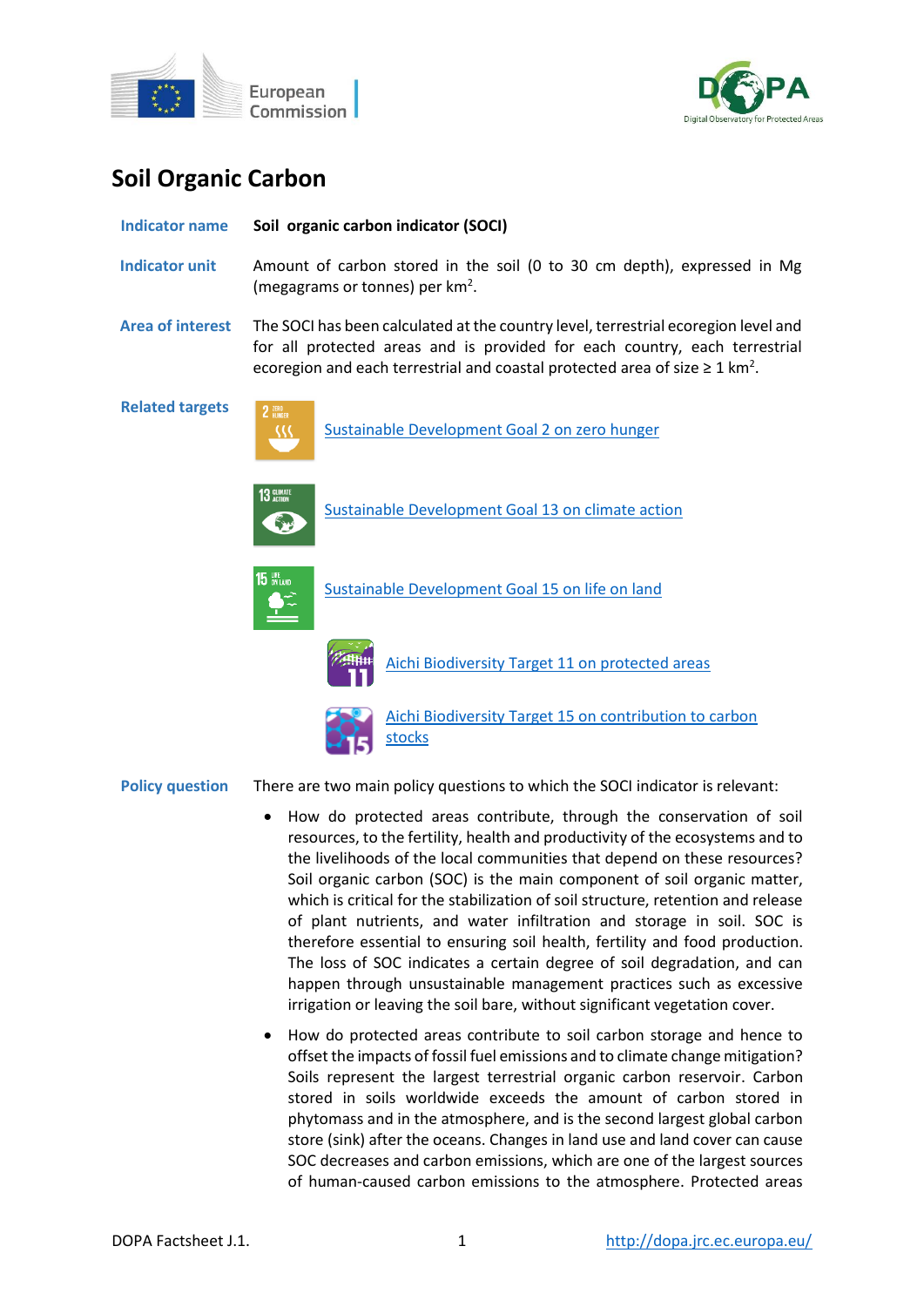may contribute to soil carbon retention and hence to the reduction of net emissions of greenhouse gasses responsible for climate change.

**Use and interpretation** Soil organic carbon (SOC) is the carbon that remains in the soil after partial decomposition of any material produced by living organisms. Depending on local geology, climatic conditions and land use and management (amongst other factors), soils hold different SOC amounts. DOPA Explorer provides maps of SOC and summary statistics of the SOC distribution at country, ecoregion and for all protected areas not smaller than 1  $km<sup>2</sup>$  as illustrated in Figure 1.



**Figure 1.** Map and summary statistics of soil organic carbon content overlaid by a protected area as displayed in DOPA Explorer.

> The largest amounts of SOC are stored in the northern permafrost region, mostly in peat soils, where carbon accumulates in soils in huge quantities due to the low temperatures leading to low biological activity and slow decomposition of soil organic matter. In contrast, in dry and hot regions, plant growth is naturally scarce and only very little carbon enters the soil, leading to low SOC content. Climate change can also alter SOC levels, in contrasting magnitudes and directions depending on the considered regions.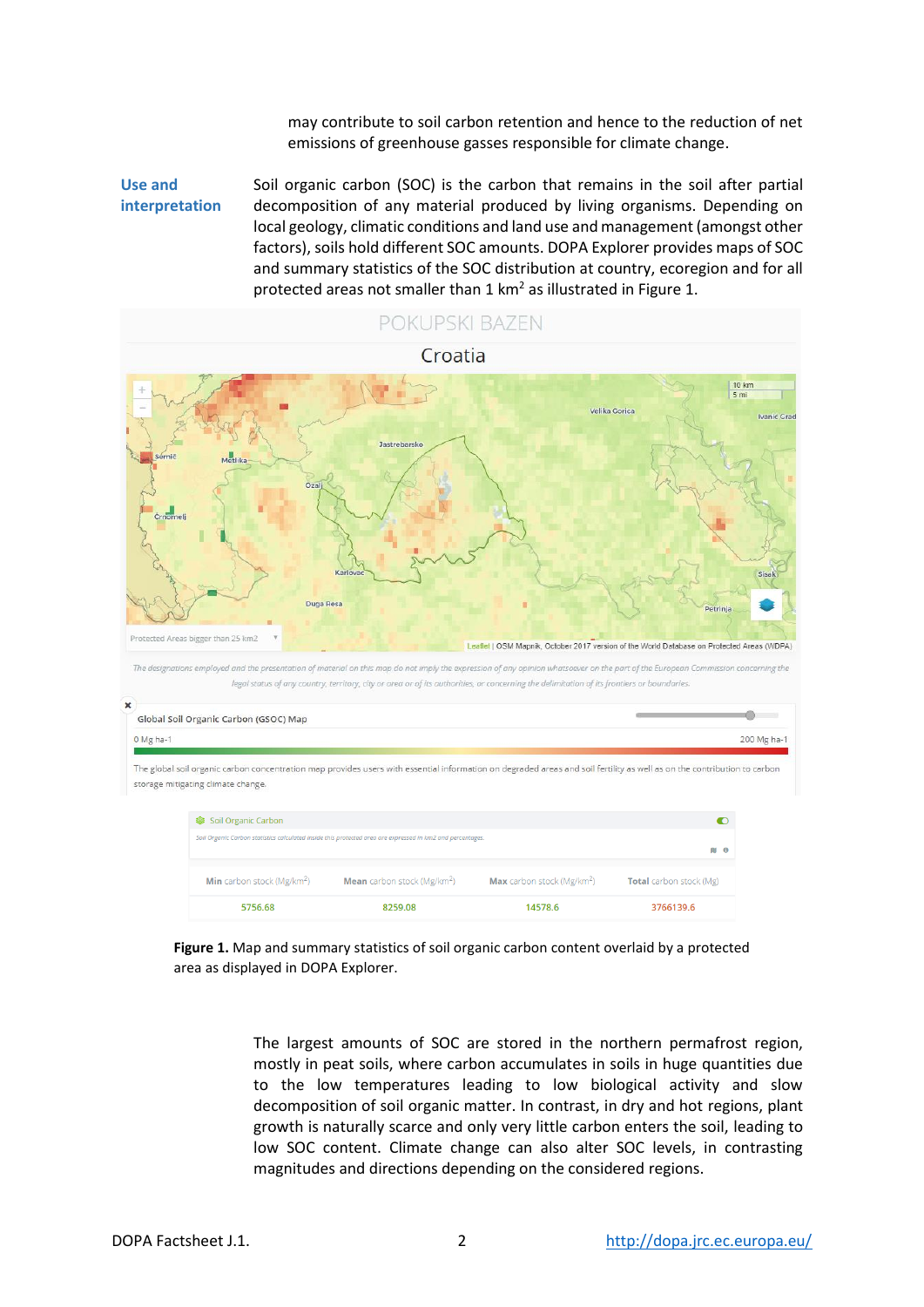Land cover and land use also have an important influence on SOC. Conversion of natural vegetation to cropland can cause large decreases in SOC levels. Unsustainable agricultural management practices such as excessive irrigation or leaving the soil bare are also drivers of important SOC losses, while the opposite is true for practices associated to sustainable soil management, such as mulching, planting cover crops, reduced or no tillage, moderate irrigation and judicious fertilization (Scharlemann *et al*., 2014; FAO and ITPS, 2018a, 2018b) .

The SOCI provides useful information about the soil condition in protected areas, particularly when compared with other unprotected areas with similar environmental conditions, such as the unprotected buffers around protected areas. This information can contribute to identify potentially degraded areas, evaluate the conservation performance of protected areas, set restoration targets, and assess the contribution of protected areas to reduce net global carbon emissions.

**Key caveats** The Global Soil Organic Carbon (GSOC) map (FAO and ITPS, 2018a, 2018b), which has been used to obtain SOCI, only provides data on carbon stocks up to a depth of 30 cm. In parts of the world, however, organic soils can be up to 11 m deep, and they therefore contain more organic carbon than what is indicated by the GSOC map. For this reason, it is highly probable that SOCI underestimates the total amount of SOC, although the estimates it provides have been obtained using, for all locations, a common soil depth (0-30 cm), which therefore allows for comparisons across locations on that basis.

> The global soil carbon map (GSOC) is based on national SOC maps and national soil sampling schemes, which may differ in their sampling period, intensity and spatial distribution. In addition, even when all countries have followed a common methodological approach to derive the national SOC maps, there might be national specifies and differences in the details of the approaches used to produce the 1 km resolution maps from the soil sampling data. All these reasons suggest the need for caution in the comparison of the SOCI values for protected areas located in different countries.

SOC mapping involves making predictions or extrapolations at locations where no soil measurements were taken. This inevitably leads to some prediction errors because soil spatial variation is the result of a complex set of factors and processes that cannot be modeled perfectly at a national or global level. Given that the soil sampling schemes are commonly focused preferentially on areas for agricultural production, the number of soil samples taken within protected areas may be low in different countries. This would imply that the SOCI values are more largely based on predictions, rather than on actual measurements, in these protected areas compared to agricultural-dominated areas.

Because the SOCI is computed within the boundaries for each protected area, results will be affected by the accuracy of the available protected area boundaries.

**Indicator status** The GSOC map, developed by FAO, is publicly available for visualization and download at [http://54.229.242.119/GSOCmap,](http://54.229.242.119/GSOCmap) and is described in detail in FAO and ITPS (2018b) and in the information available a[t http://www.fao.org/global](http://www.fao.org/global-soil-partnership/pillars-action/4-information-and-data-new/global-soil-organic-carbon-gsoc-map)[soil-partnership/pillars-action/4-information-and-data-new/global-soil-organic-](http://www.fao.org/global-soil-partnership/pillars-action/4-information-and-data-new/global-soil-organic-carbon-gsoc-map)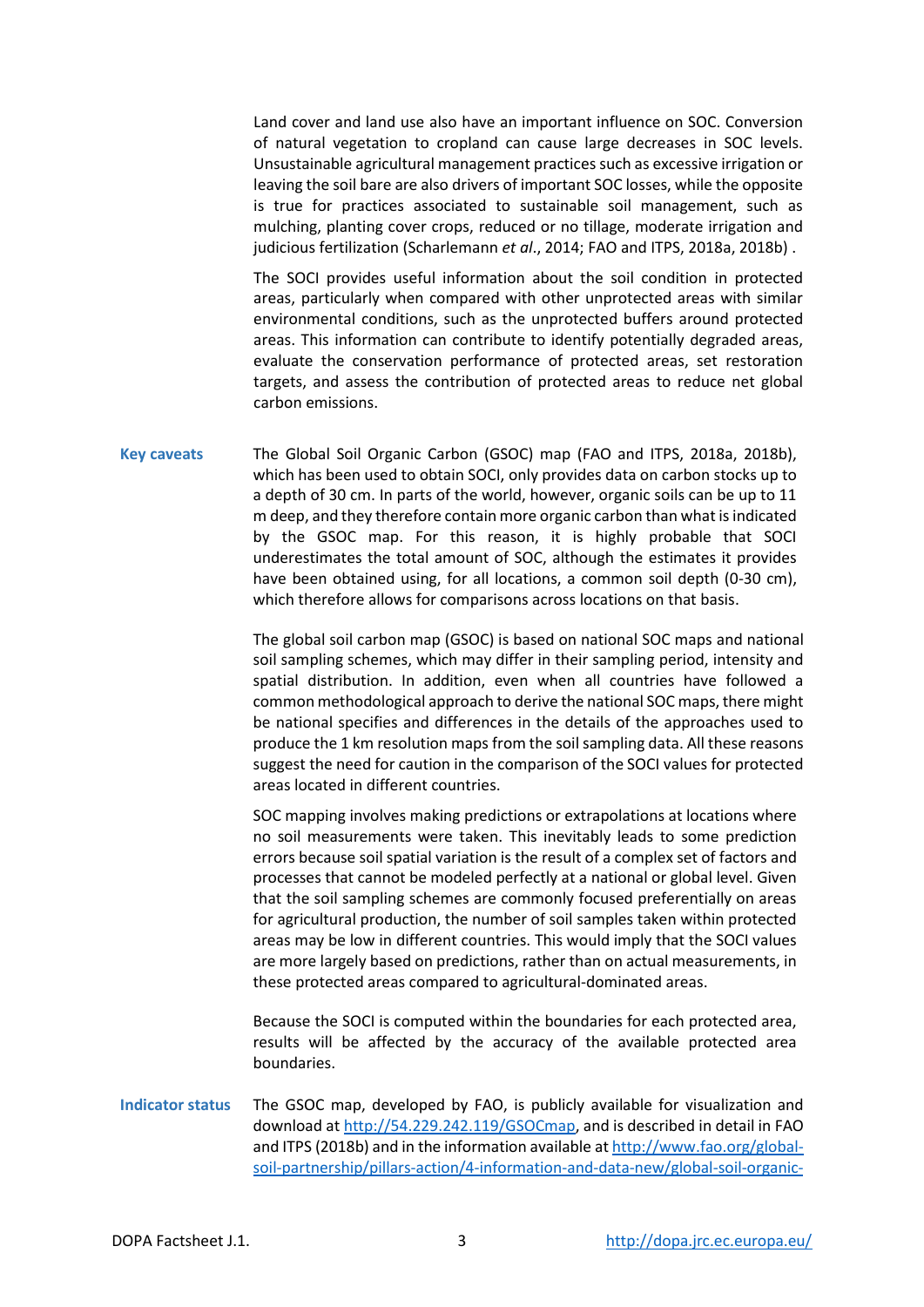[carbon-gsoc-map.](http://www.fao.org/global-soil-partnership/pillars-action/4-information-and-data-new/global-soil-organic-carbon-gsoc-map) The assessment of SOCI in protected areas has not been published but a similar approach can be found in Campbell et al. (2008).

## **Available data and resources**

Data available SOCI values are provided for each protected area of size  $\geq 1$  km<sup>2</sup> and can be compared at country and ecoregion levels, on the DOPA Explorer website: [http://dopa-explorer.jrc.ec.europa.eu/dopa\\_explorer/.](http://dopa-explorer.jrc.ec.europa.eu/dopa_explorer/)

- **Data updates** Planned with each update of DOPA.
- Codes Standard GIS operations applied to vector and raster data.

# **Methodology**

**Methodology** The SOCI is based on the information provided by the global soil organic carbon (GSOC) map (version 1.2.0), which quantifies, with a spatial resolution of 1 km, the amount of organic carbon  $(Mg/km^2)$  stored in the soil worldwide, considering a soil depth of up to 30 cm. The GSOC map was produced through a participatory approach in which countries developed their capacities and stepped up efforts to compile all the available soil information at the national level. It is the result of the combination of national SOC maps, with one SOC map developed independently in each country but following a common methodological approach for all countries. The GSOC map, and hence the SOCI values, build on the information from soil samples were carbon measurements were made in each country. The information from these samples was used to build, in each country, a full continuous SOC map through predictions or extrapolations, involving covariates that were shown to be related to SOC levels in the sampled locations and hence useful to provide SOC estimates in the unsampled locations.

> The GSOC map data, with a spatial resolution of 1 km, were overlaid with the boundaries of countries, ecoregion and of each terrestrial or coastal protected area to calculate the minimum, maximum and mean (Mg  $km^{-2}$ ) SOC, as well as the total SOC stored (Mg) in each country, ecoregion and protected area. UNESCO Biosphere Reserves were discarded as well as protected areas with known areas but undefined boundaries.

**Input datasets** The indicator uses the following input datasets:

## Protected Areas

- WDPA of January 2021 (UNEP-WCMC & IUCN, 2021).
	- o Latest version available from[: www.protectedplanet.net](http://www.protectedplanet.net/)

## Country boundaries

Country boundaries are built from a combination of GAUL country boundaries and EEZ exclusive economic zones (see Bastin *et al.*, 2017).

Global Administrative Unit Layers (GAUL), revision 2015.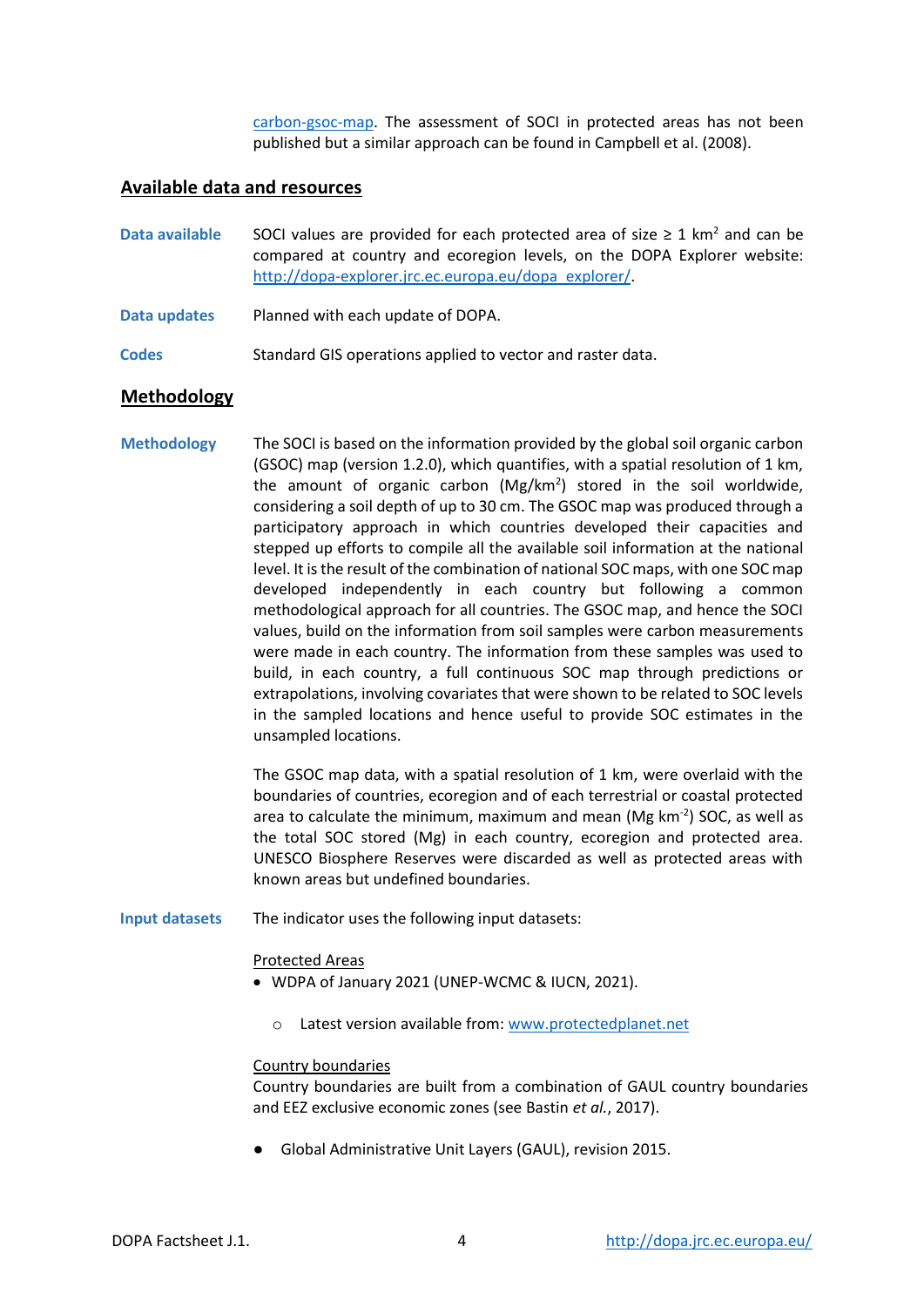- o Latest version available online: <http://www.fao.org/geonetwork/srv/en/metadata.show?id=12691>
- Exclusive Economic Zones (EEZ) v9 (2016-10-21)
	- o Latest version available from: <http://www.marineregions.org/downloads.php>

#### Terrestrial Ecoregions of the World

- TEOW (Olson *et al.*, 2001)
	- o Latest version available from: [https://www.worldwildlife.org/publications/terrestrial-ecoregions-of](https://www.worldwildlife.org/publications/terrestrial-ecoregions-of-the-world)[the-world](https://www.worldwildlife.org/publications/terrestrial-ecoregions-of-the-world)

#### Soil Organic Carbon

- Global Soil Organic Carbon (GSOC) map (FAO and ITPS, 2018a, 2018b)
	- o Available at: [http://www.fao.org/global-soil-partnership/pillars-action/4](http://www.fao.org/global-soil-partnership/pillars-action/4-information-and-data-new/global-soil-organic-carbon-gsoc-map) [information-and-data-new/global-soil-organic-carbon-gsoc-map](http://www.fao.org/global-soil-partnership/pillars-action/4-information-and-data-new/global-soil-organic-carbon-gsoc-map)
- **References** Bastin, L., *et al.* (2017). Processing conservation indicators with Open Source tools: Lessons learned from the Digital Observatory for Protected Areas. In: *Free and Open Source Software for Geospatial (FOSS4G)* Conference Proceedings: Vol 17, Article 14. August 14-19, 2017, Boston, MA, USA. <http://scholarworks.umass.edu/foss4g/vol17/iss1/14>

Campbell, A., *et al.* (2008). *Carbon storage in protected areas*. Technical report. UNEP World Conservation Monitoring Centre. <https://archive.org/details/carbonstorageinp08camp/page/3>

FAO and ITPS. (2018a)*. Global Soil Organic Carbon Map (GSOC map)* Version 1.2.0 - Leaflet. Rome, Italy. 5 pp.

FAO and ITPS. (2018b). *Global Soil Organic Carbon Map (GSOC map)* - Technical Report. Rome. 162 pp.

Olson, D. M., *et al.* (2001). Terrestrial ecoregions of the world: A new map of life on Earth. *Bioscience*, 51: 933–938. [https://doi.org/10.1641/0006-](https://doi.org/10.1641/0006-3568(2001)051%5b0933:TEOTWA%5d2.0.CO;2) [3568\(2001\)051\[0933:TEOTWA\]2.0.CO;2](https://doi.org/10.1641/0006-3568(2001)051%5b0933:TEOTWA%5d2.0.CO;2) 

Scharlemann, J.P.W., Tanner, E.V.J., Hiederer, R., & Kapos, V. (2014). Global soil carbon: understanding and managing the largest terrestrial carbon pool. *Carbon Management*, 5: 81-91, https://doi.org/10.4155/cmt.13.77

UNEP-WCMC and IUCN (2021). Protected Planet: The World Database on Protected Areas (WDPA) [On-line], [January/2021], Cambridge, UK: UNEP-WCMC and IUCN. [www.protectedplanet.net](http://www.protectedplanet.net/)